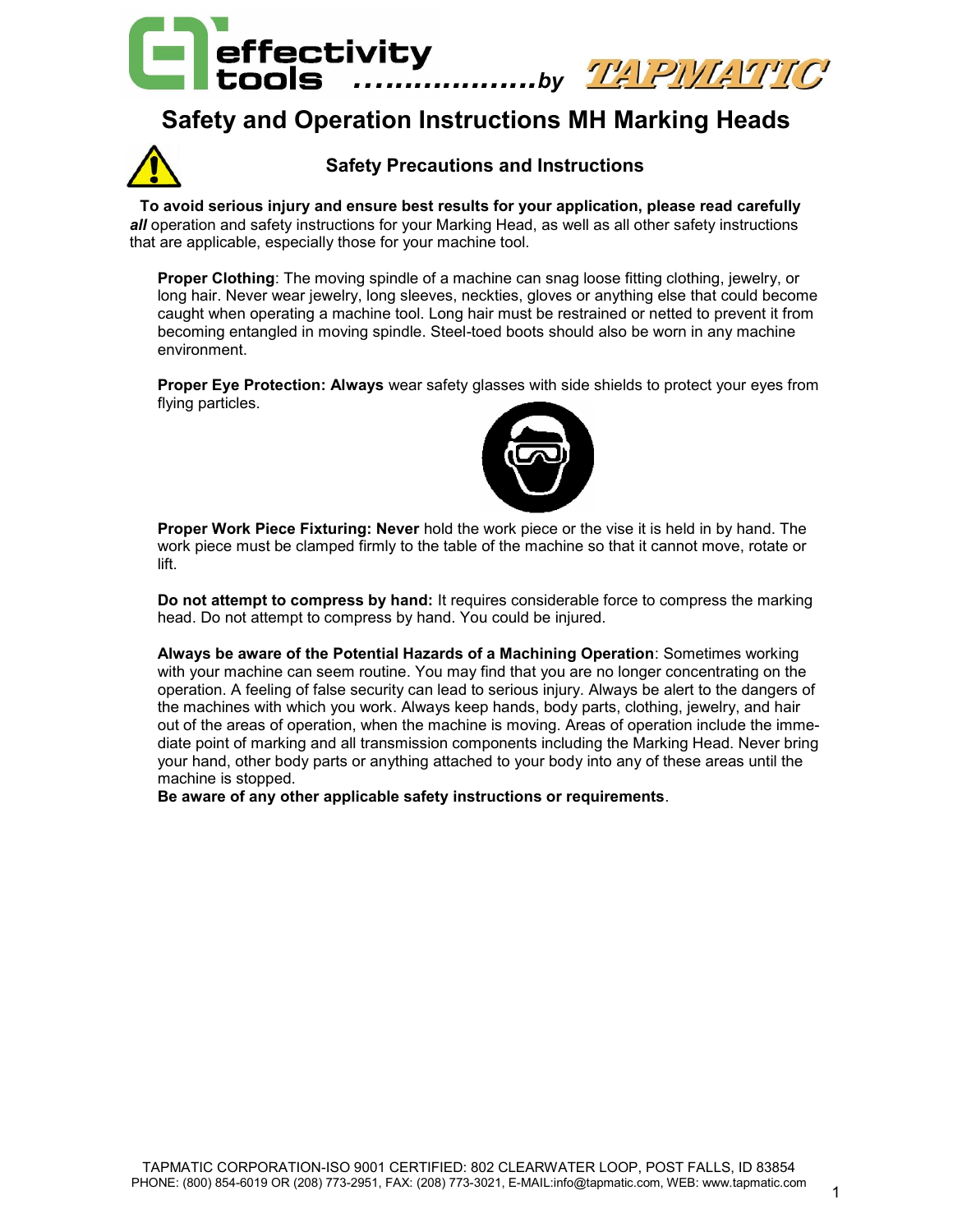![](_page_1_Picture_0.jpeg)

![](_page_1_Picture_1.jpeg)

## **Marking Head Operations**

*Thank you for purchasing a Tapmatic Marking Head. Please read this instruction sheet carefully before using the tool.*

**1.** Choose machine for the marking operation. Virtually any milling, turning, or drilling machines, either manual or CNC may be used.

**2.** Choose the marking text and follow the type setting instructions for setting up the marking tool.

**3.** The Marking Head is loaded in the machine's spindle or tool holding system (tool post or turret) then aligned and positioned on the work piece. See Orientation instructions.

**4.** The Marking Head is immediately ready for the piece needing to be marked.

**5.** The Marking Head is advanced against the work piece surface for compression stroke "C" shown in the drawing. This compression stroke will charge and launch the inertia system which triggers the movement of the marking head's impact.

> MH 1/2 C= 12mm or 1/2" MH 3/4 C= 18mm or 3/4"

**6.** The force needed to charge the tool to the point of launch are the following.

> MH 1/2 120 kg Max. MH 3/4 208 kg Min to 338 kg Max.

Please note that softer springs are available for the MH 1/2 if the minimum setting is too high for a more delicate work piece or soft material.

**7.** The marking depth is adjusted by turning the knurled housing as shown in the drawing at right.

**8.** The hardness of the material and number of characters and size of the characters influence the force needed for marking. More or larger characters required greater marking forces.

**9.** It is also possible to impact the mark a second time for a deeper impression.

10. At the top of the shank there is a hole for draining possible condensation or coolant inside the head. It is not necessary to use coolant for the marking operation and we recommend you avoid directing any coolant on the Marking Head when possible.

![](_page_1_Figure_17.jpeg)

### **Programming on CNC Machines**

Simply rapid approach the surface of the work piece to a distance of 1mm above the part. Then advance against the surface by the compression distance "C" recommended for your Marking Head using a feed rate of 2000 mm/min or 75 inch/min. Then immediately rapid back to a clearance plane 25mm or 1" away from the part.

Example: Work piece surface is Z0.0

| M6T1            | Load Marking Head     |
|-----------------|-----------------------|
| M <sub>19</sub> | Orient, lock spindle  |
| G90             | Absolute movement     |
| GO XY           | Rapid to X Y location |
| G0Z1.0          | Rapid to 1mm above    |
| G1 Z-12.0 F2000 | Compress 12mm         |
| GO Z25.0        | Rapid away 25mm       |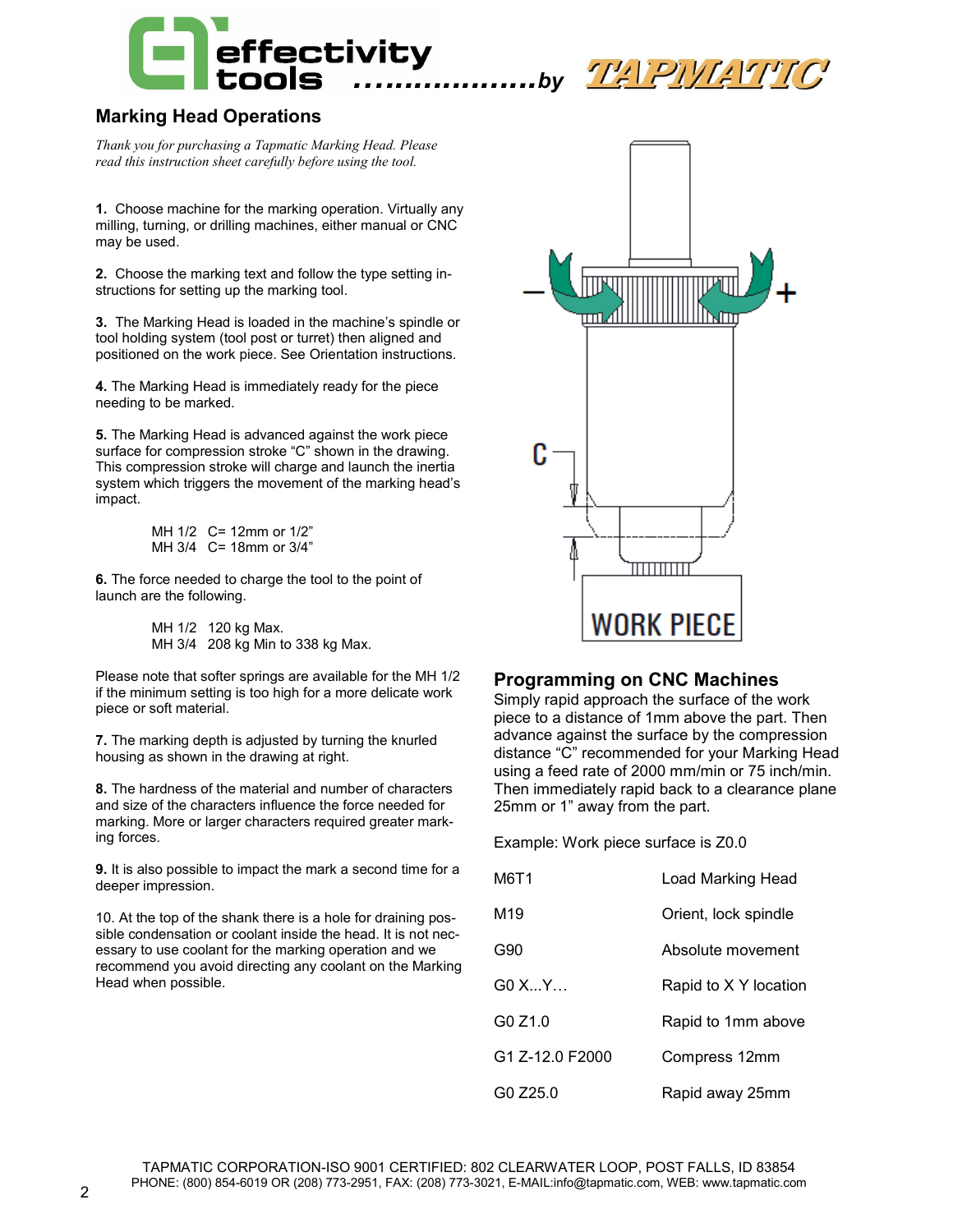![](_page_2_Picture_0.jpeg)

![](_page_2_Picture_3.jpeg)

**Setting the Type** 1. Place the steel type (3) in the type seat (1) in the mirror image of the desired mark.

> 2. It is important to center the type (3) in the holder (1) to prevent undue wear to the marking head. This can be easily accomplished with the use of blank type spacers (2) in conjunction with the bracket (5).

3. Do not over tighten the bolts (6), but leave a small space between the bracket (5) and the type holder (1) in order to leave the elastic insert (4) working.

4. Align the head of the bolts (6) to allow the ears of the lock plate (7) to be folded against the flats of the bolt heads for security. Extra lock plates are provided.

**Orientation of mark on work piece:** The marking position can be set by the orientation of the straight shank as it is held in the machine. You can hold the straight shank of the marking head in collet chucks or end mill type holders. Clamp securely against the round shank with the type holder oriented in the desired position.

**IMPORTANT:** On machining centers, be sure to lock the machine spindle in the tool change orientation position so that it will not rotate. Use a code like M19 for example to lock machine spindle in the tool change position.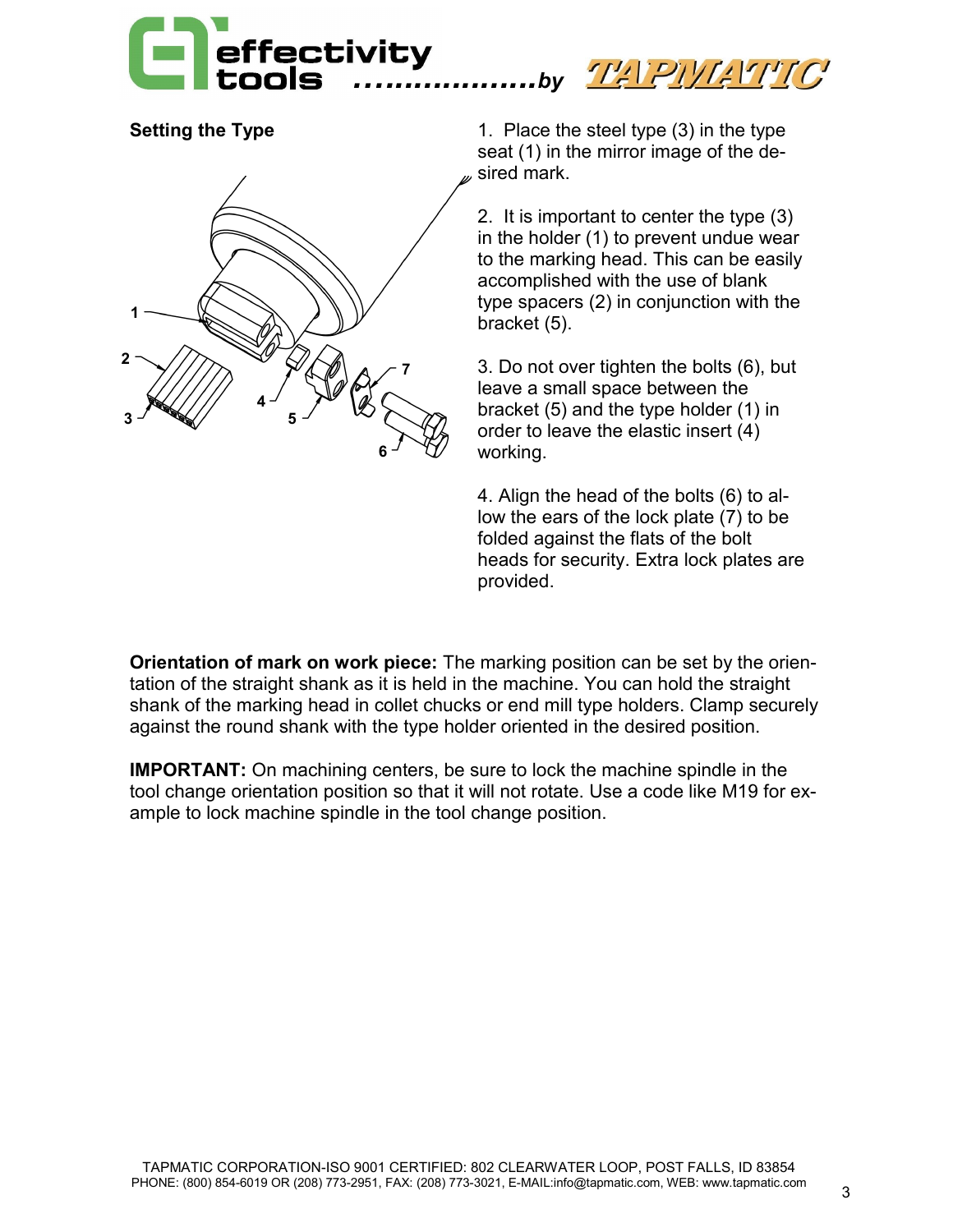![](_page_3_Picture_0.jpeg)

## **How to Order**

Please select the Marking Head with the shank to fit your application. Please order accessories like standard type or custom stamps separately. Please note the Marking Head accepts standard type directly or you can use one of the separate Type Holders for quick replacement of characters and fast change over.

![](_page_3_Figure_3.jpeg)

#### **MH Marking Heads**

| Model  | Order No | Shank    | E   | F    | D  | L   | C  | Weight<br>kg |
|--------|----------|----------|-----|------|----|-----|----|--------------|
| MH 1/2 | 575020TH | 20 mm    | 6.4 | 24.5 | 62 | 128 | 12 | 1.6          |
|        | 575025TH | 25 mm    |     |      |    |     |    |              |
|        | 575075TH | 3/4"     |     |      |    |     |    |              |
|        | 575010TH | 1"       |     |      |    |     |    |              |
|        | 575003TH | #3 Morse |     |      |    |     |    |              |
| MH 3/4 | 577525TH | 25 mm    | 6.4 | 40   | 86 | 172 | 18 | 3.4          |
|        | 577510TH | 1"       |     |      |    |     |    |              |

Note: The impact force of each marking head may be adjusted by turning the knurled sleeve. For softer materials like plastic we also have the ability to deliver a Marking Head with lighter springs. Please just let us know the details about your specific application for a recommendation.

#### **Standard Type Dimensions**

| W              | X              | Y   | Z    | Order No<br>26 Letters | Order No<br>10 Numbers | Order No<br><b>Blank Spacer</b> |
|----------------|----------------|-----|------|------------------------|------------------------|---------------------------------|
|                | 1.6            | 6.4 | 22.2 | 5707111006             | 5707101000             | 5707014002                      |
| 1.5            | 1.6            | 6.4 | 22.2 | 5707112009             | 5707102003             | 5707014002                      |
| $\overline{2}$ | $\overline{2}$ | 6.4 | 22.2 | 5707113001             | 5707103006             | 5707015005                      |
| 2.5            | 2.4            | 6.4 | 22.2 | 5707114004             | 5707104009             | 5707016008                      |
| 3              | 3.2            | 6.4 | 22.2 | 5707115007             | 5707105001             | 5707017000                      |
| $\overline{4}$ | 4              | 6.4 | 22.2 | 5707120001             | 5707118008             | 5707021008                      |
| 5              | 4.8            | 6.4 | 22.2 | 5707117002             | 5707106004             | 5707018003                      |
| 6              | 6.5            | 9.5 | 19   | 5707950*               | 5707951*               | 5707952*                        |

Note: To order individual letters or numbers please use the set order code shown above followed by the desired character. For example 5707111006D for the letter D character with height of 1mm.

\* Only for use with type holder 5775THILG

#### **Type Holders for fast change over**

| Model  | Order No  | A  | B        | C   | D  |
|--------|-----------|----|----------|-----|----|
| MH 1/2 | 5750THI   | 24 | 6.35     | 6.4 | 24 |
| MH 3/4 | 5775THI   | 40 | 6.35 6.4 |     | 40 |
| MH 3/4 | 5775THILG | 40 | 6.35 9.6 |     | 40 |

![](_page_3_Figure_13.jpeg)

![](_page_3_Picture_14.jpeg)

**Custom stamps are also available on request.**

![](_page_3_Picture_17.jpeg)

![](_page_3_Figure_18.jpeg)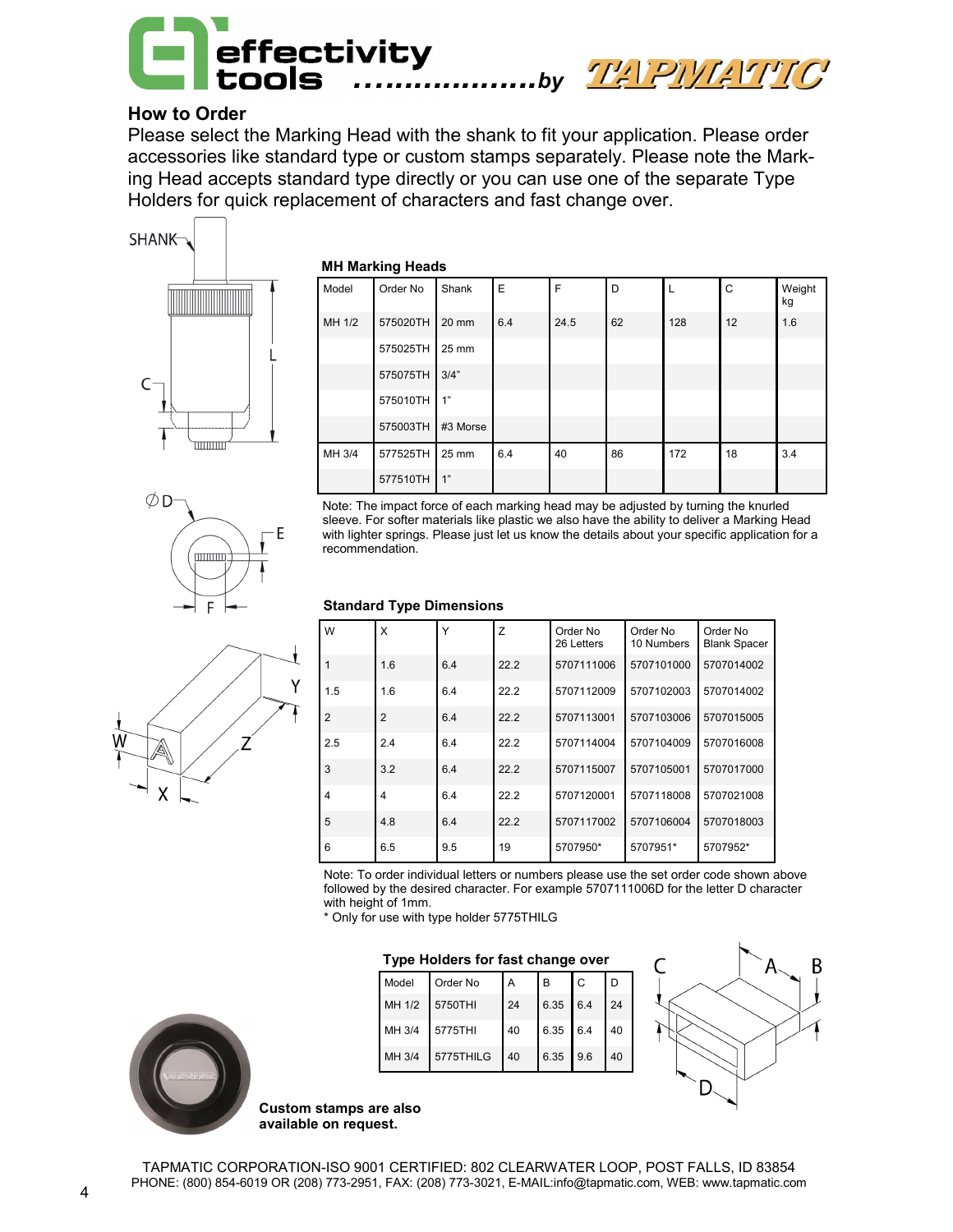# *…................by*

![](_page_4_Picture_1.jpeg)

| <b>Parts List</b> |  |
|-------------------|--|
|-------------------|--|

![](_page_4_Picture_3.jpeg)

| Pos | <b>Description</b> | MH 1/2 No    | <b>MH 3/4 No</b> | Qty |
|-----|--------------------|--------------|------------------|-----|
| 1   | Lock Ring          | 575023100022 | 575023100026     | 1   |
| 2   | <b>Preload Nut</b> | 574007100060 | 574007100110     | 1   |
| 3   | Spring Guide       | 574000500040 | 574000500070     | 1   |
| 4   | Spring             | 575071603006 | 575071603025     | 6   |
| 5   | 3/4 Shank          | 574001000150 |                  | 1   |
| 5   | 1 Shank            | 574001000160 | 574001000200     | 1   |
| 5   | Morse Taper 3      | 574001000180 |                  | 1   |
| 5   | 25mm Shank         |              | 574001000190     | 1   |
| 6   | O-Ring             | 575030100064 | 575030100119     | 1   |
| 7   | Spring             | 575071603013 | 575071601023     | 1   |
| 8   | Body               | 574011000050 | 574011000060     | 1   |
| 9   | <b>Steel Balls</b> | 575027400047 | 575027400040     | 8   |
| 10  | Outer Bushing      | 574002200081 | 574002200100     | 1   |
| 11  | Inner Bushing      | 574002200090 | 574002200110     | 1   |
| 12  | Spring             | 574010400010 | 574010400130     | 1   |
| 13  | Cap Screw          | 574018700020 | 574018700030     | 2   |
| 14  | Cover              | 574003800050 | 574003800100     | 1   |
| 15  | O-Ring             | 575030100054 | 575030308103     | 1   |
| 16  | Shaft              | 574016200060 | 574016200100     | 1   |
| 17  | Dowel Pin          | 574015800010 | 574015800020     | 1   |
| 18  | Elastic Insert     | 574012200110 | 574012200110     | 1   |
| 19  | <b>Bracket</b>     | 574001800070 | 574001800070     | 1   |
| 20  | <b>Lock Plate</b>  | 574013700010 | 574013700010     | 1   |
| 21  | <b>Bolt</b>        | 575002320541 | 575002320541     | 2   |

![](_page_4_Figure_5.jpeg)

TAPMATIC CORPORATION-ISO 9001 CERTIFIED: 802 CLEARWATER LOOP, POST FALLS, ID 83854 PHONE: (800) 854-6019 OR (208) 773-2951, FAX: (208) 773-3021, E-MAIL:info@tapmatic.com, WEB: www.tapmatic.com